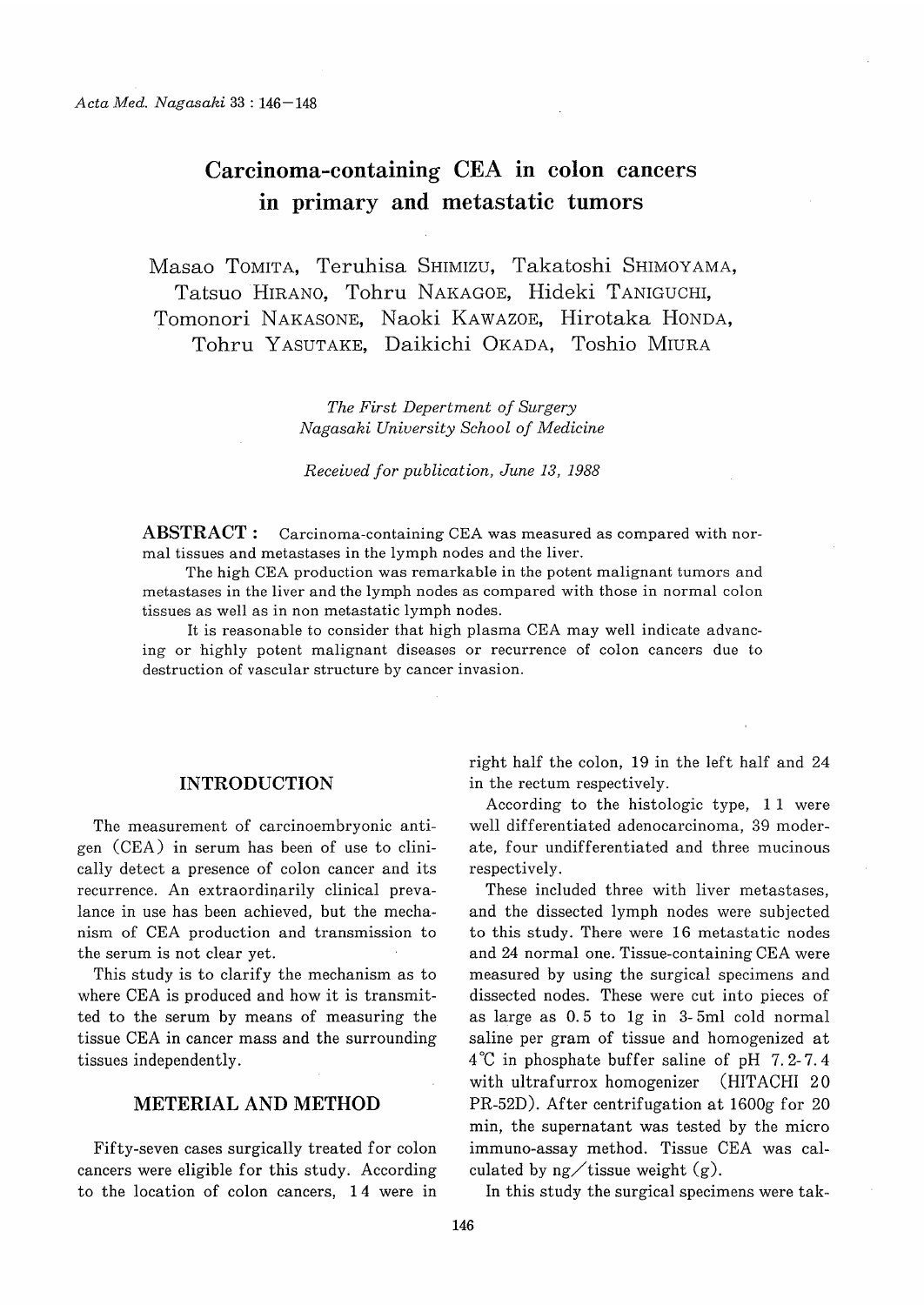en from apparently proliferating part of the tumor mass near the margin of the tumor, avoiding to take the necrotic site in the middle of the tumor mass. Parts of the tissue, 3 cm proximal and distal to the visible tumor margin, were taken to compare with the tumor mass.

# RESULT

Tissue CEA was compared in accordance with the location of the tumor as shown in Fig. 1.



Fig. 1. Relationship between tissue-containing CEA and the location of colon cancer.

There was no specific pattern concerning the tumor location, although tissue CEA of cancers originated from the right half of the colon showed somewhat low.

According to histologic diferentiation, tissue CEA in undifferentiated adenocarcinoma were lower rather than those in well and moderate adenocarcinomas as shown in Fig. 2.



well : well differentiated adenocarcinoma mod.: moderately, undiff. : undifferentiated muci : mucinous

Fig. 2. Relationship between tissue-containing CEA and histologic patterns of differentiation.

Furthermore, that in mucinous carcinoma showed the lowest. It is a reflection that tissue-CEA is decreasing in accordance with the potent clinical malignancy. CEA in the tissues 3 cm distant from the tumor mass showed significantly lower than those in the tumor. However, there was no significant difference between the tissues 3 cm proximal and distal to the tumor in spite of presenting the lower CEA of the normal lymph nodes tissues.

Fig.3 indicates high CEA of the metastatic lymph nodes as compared with the non-metastatic one. It was almost the same as those of the tumor massess. Tissue CEA of the metastatic tumor into the liver had become higher than that of the metastatic lymph node.

It was evident that metastatic foci were containing and producing large amount of CEA.